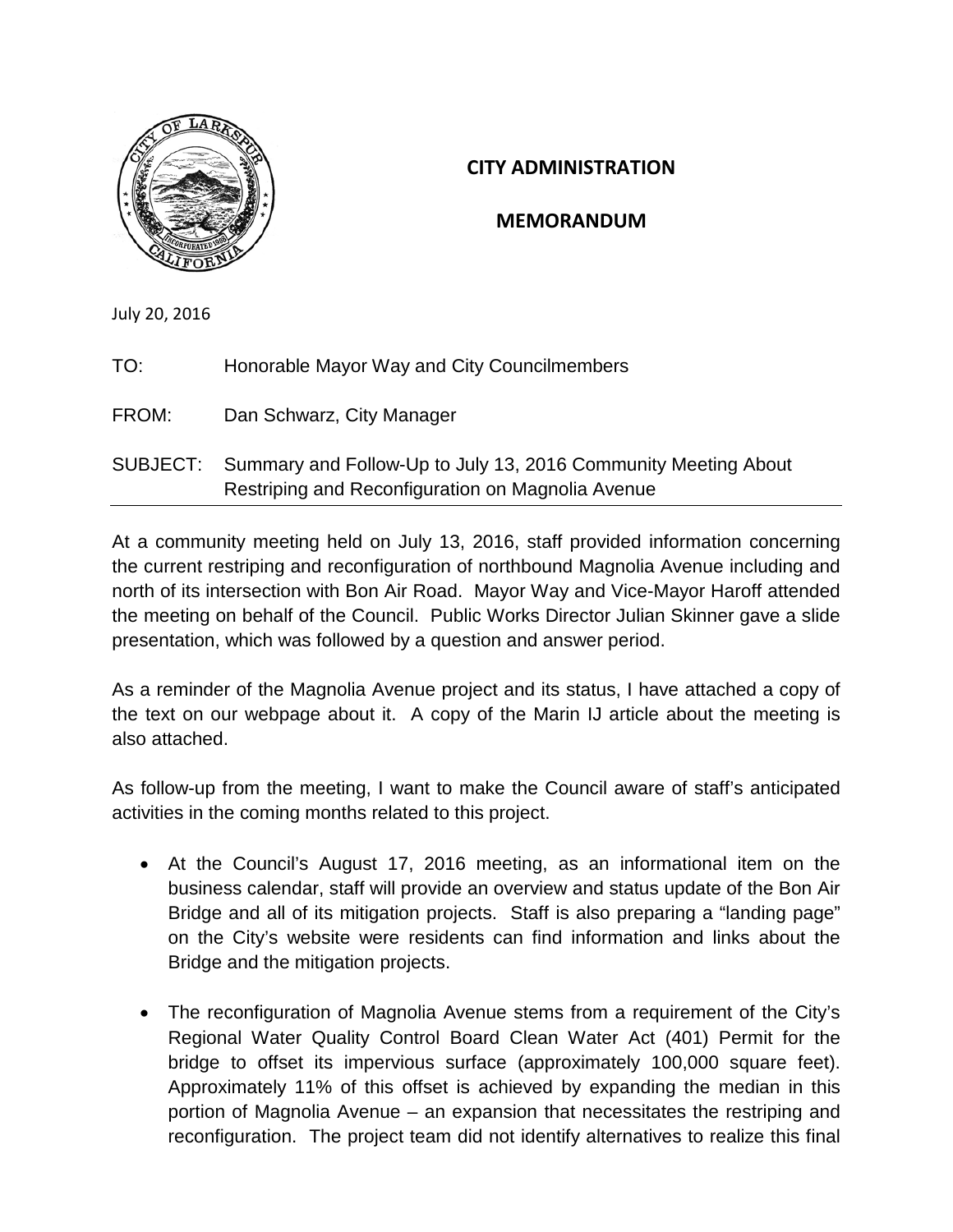11%. Staff will be working with the project team to determine if alternatives exist, and, if they do exist, what is the fiscal impact to the City to substitute the alternative for the proposed reconfiguration.

- Staff anticipates commissioning an analysis of traffic conditions in the reconfigured portion of Magnolia Avenue for comparison to the conditions prior to implementation. Traffic counts will be taken after the new school year begins; staff's goal is to have the analysis completed in September or October.
- Staff anticipates presenting the assessment of the impact of the reconfiguration, as well as any information about viable alternatives to realize the final 11% of surface offset, no later than November.

In addition to these activities, staff will be meeting with residents and business owners to evaluate specific issues and concerns that have arisen since the project began.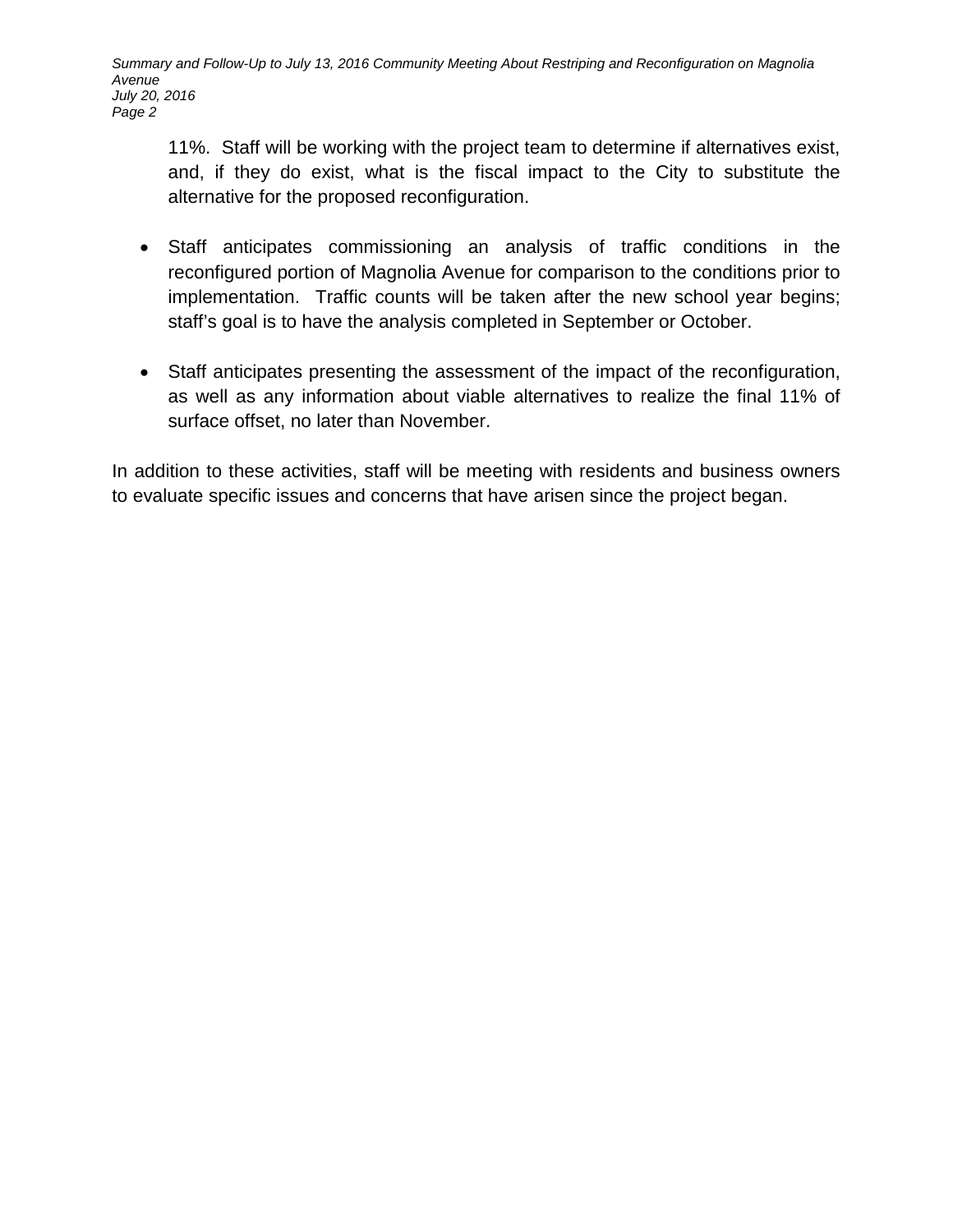*Summary and Follow-Up to July 13, 2016 Community Meeting About Restriping and Reconfiguration on Magnolia Avenue July 20, 2016 Page 3*

# **Larkspur residents assail Magnolia paving project, Bon Air Bridge design**

### **Residents: Paving plan is a traffic nightmare**

*By Adrian Rodriguez, Marin Independent Journal*

Thursday, July 14, 2016



An overflow crowd packed a Larkspur forum this week to pressure city officials to change plans for a paving project they say has forced a traffic nightmare.

Residents last month lodged complaints with the city and circulated a petition to dispute the project, prompting officials to call the Wednesday meeting. Residents said the plan to slim a block and a half of Magnolia Avenue to one lane each way — as part of the environmental mitigation of the bigger Bon Air Bridge rebuild — wasn't properly vetted and they were blindsided when construction started this spring.

"How did we get this far without anyone in the city knowing?" resident Barbara Freitas said.

The mood was tense in the meeting room at the Central Marin police station.

Mayor Catherine Way explained the meeting was to provide an overview of the bridge rebuild, a \$16 million project, and the mitigation projects that are part of it. No decisions were to be made.

The standing-room-only crowd of more than 100 — some sitting on the floor, on tables, while others stood pressed against the wall, spilling into the lobby interrupted, saying, "no, no, no," shouting "what?" and "why?" and saying they called for a public hearing and wanted action.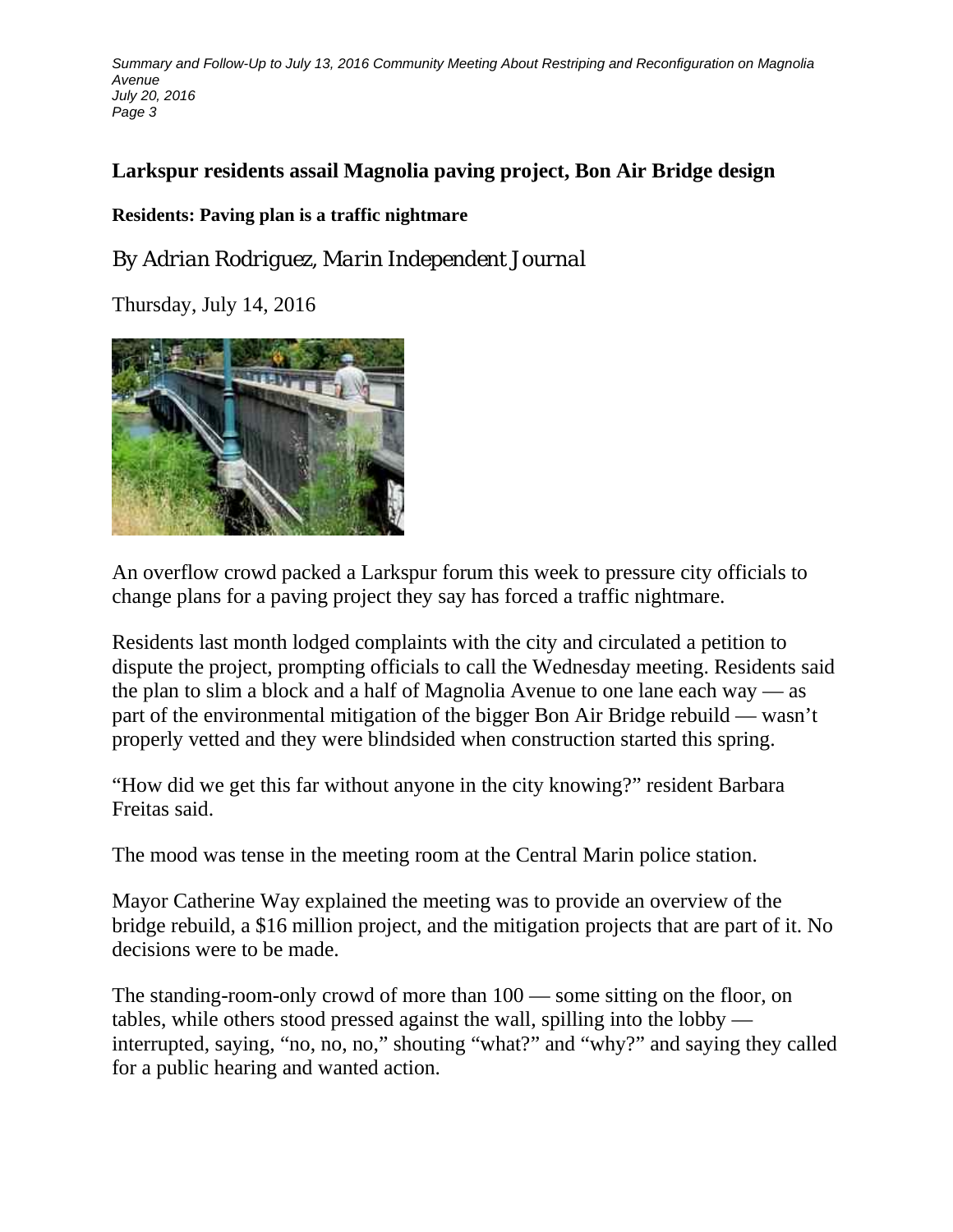*Summary and Follow-Up to July 13, 2016 Community Meeting About Restriping and Reconfiguration on Magnolia Avenue July 20, 2016 Page 4*

Councilman Kevin Haroff said he understood the frustration with the Magnolia project.

"We have not done a good enough job to make sure that we are getting this right. We need to involve the public in a way that we have not," he said. "That's the reason for this. ... This is not just for us to tell you the things that are being done. This is for us to make sure that we have the involvement of the community."

The 58-year-old bridge, which over the past year has seen some utility work, is set to be completely rebuilt and significantly widened to accommodate a 10-foot-wide multiuse path and 5-foot-wide bicycle lanes, said Julian Skinner, public works director.

It is expected to go out to bid this fall with construction beginning next spring and continuing for three to four years.

The wider bridge would create a larger impervious area above Corte Madera Creek.

As required by the state, city officials had to plan several mitigation measures, including widening the median on Magnolia and removing some of the existing asphalt. That would create a larger area for stormwater runoff. The city obtained permits from the state in 2014 and 2015.

The road would be reduced to one lane each way from Bon Air Road north to just past Dartmouth Drive.

Regardless of the size of the bridge, a rebuild requires these mitigations, Skinner said. The state specifically requires that the work be done on Magnolia, due to its proximity to the bridge, he said.

Skinner also explained that traffic flow is most affected by how the intersections are controlled, not how many lanes there are.

After a public outcry, city officials decided to place temporary paint on Magnolia, Skinner said.

"We can observe it and see if what's in the traffic (study) is actually what's going to occur," he said, explaining the city would have consultants conduct a traffic count again in the fall.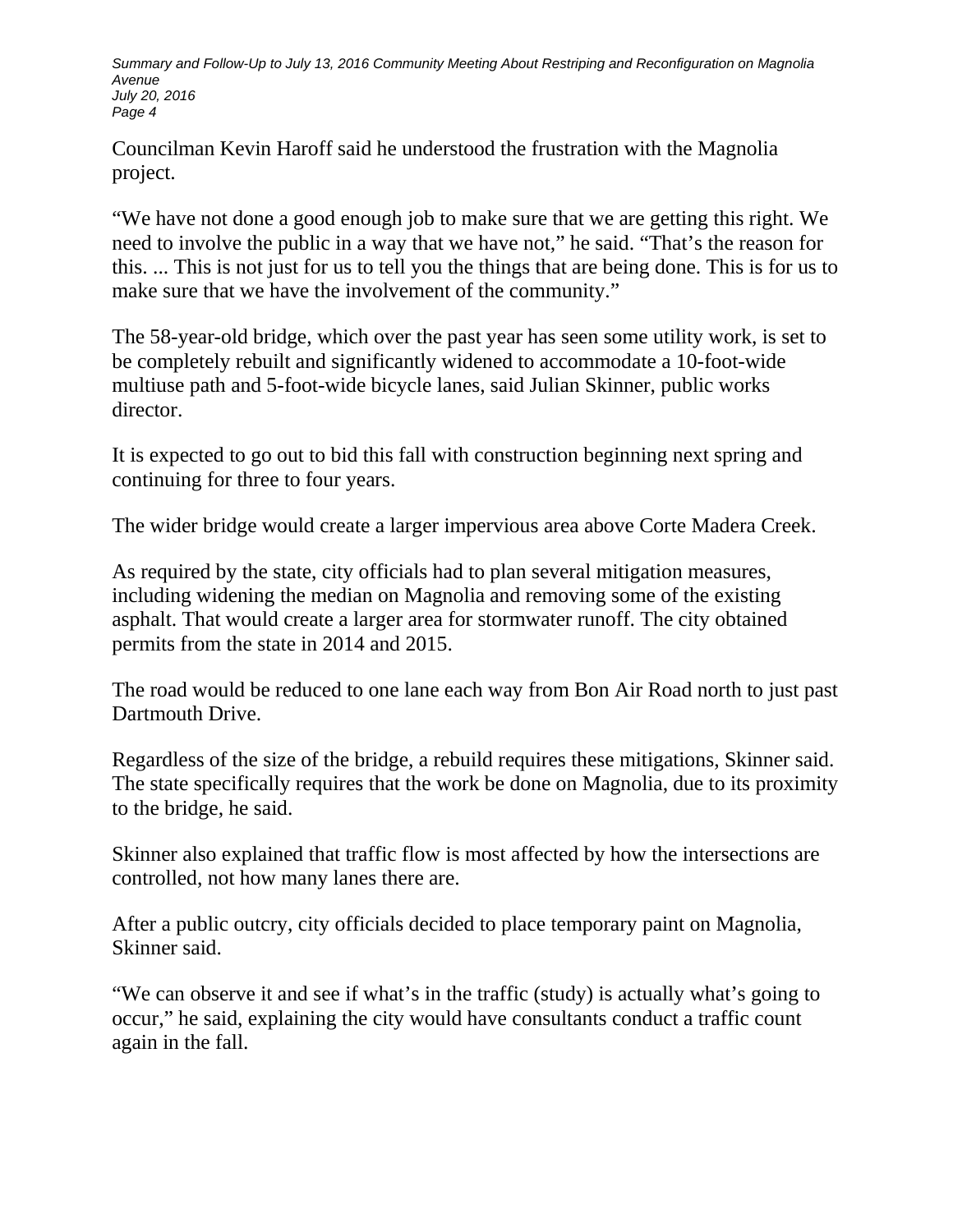*Summary and Follow-Up to July 13, 2016 Community Meeting About Restriping and Reconfiguration on Magnolia Avenue July 20, 2016 Page 5*

Rick Slavin, who lives in the Skylark Apartments, said nearly 900 cars come down Skylark Drive, and a right turn southbound on Magnolia into one lane didn't make sense.

"You're funneling four lanes into one lane," he said, including lanes southbound on Magnolia, north of the intersection. "Is there something wrong with that?"

Overall, the community was confused with the host of projects, including one by the county of Marin at Marin General Hospital.

"At what point does the county and the city work together?" asked resident Samuel Noily. "We pay taxes to the county for the city, and I want to know, where is the confluence of jurisdictions ... for the benefit of us?"

As for the bridge, residents asked why it couldn't be redesigned to be more narrow with less space dedicated to bicycles and/or the multiuse path.

City Manager Dan Schwarz said the project planning began in 2006, and the city has had several public meetings.

"We are up against a deadline," Schwarz said. "To re-engineer, redesign the bridge jeopardizes \$20 million."

Ron Arlas, who was on the City Council when it voted for the project, said "that is a totally different design than what we approved," which sparked commotion and an exchange with Schwarz.

"The entire bridge width is the same that you approved," said Schwartz, saying he didn't appreciate the claim. "What is on the bridge is different, but the width is the same."

City officials will plan a subsequent meeting.

For more information on the Magnolia Avenue project, go to [cityoflarkspur.org/623/Magnolia-Ave-Project.](http://cityoflarkspur.org/623/Magnolia-Ave-Project) Check the city's website for updates on the Bon Air Bridge rebuild.